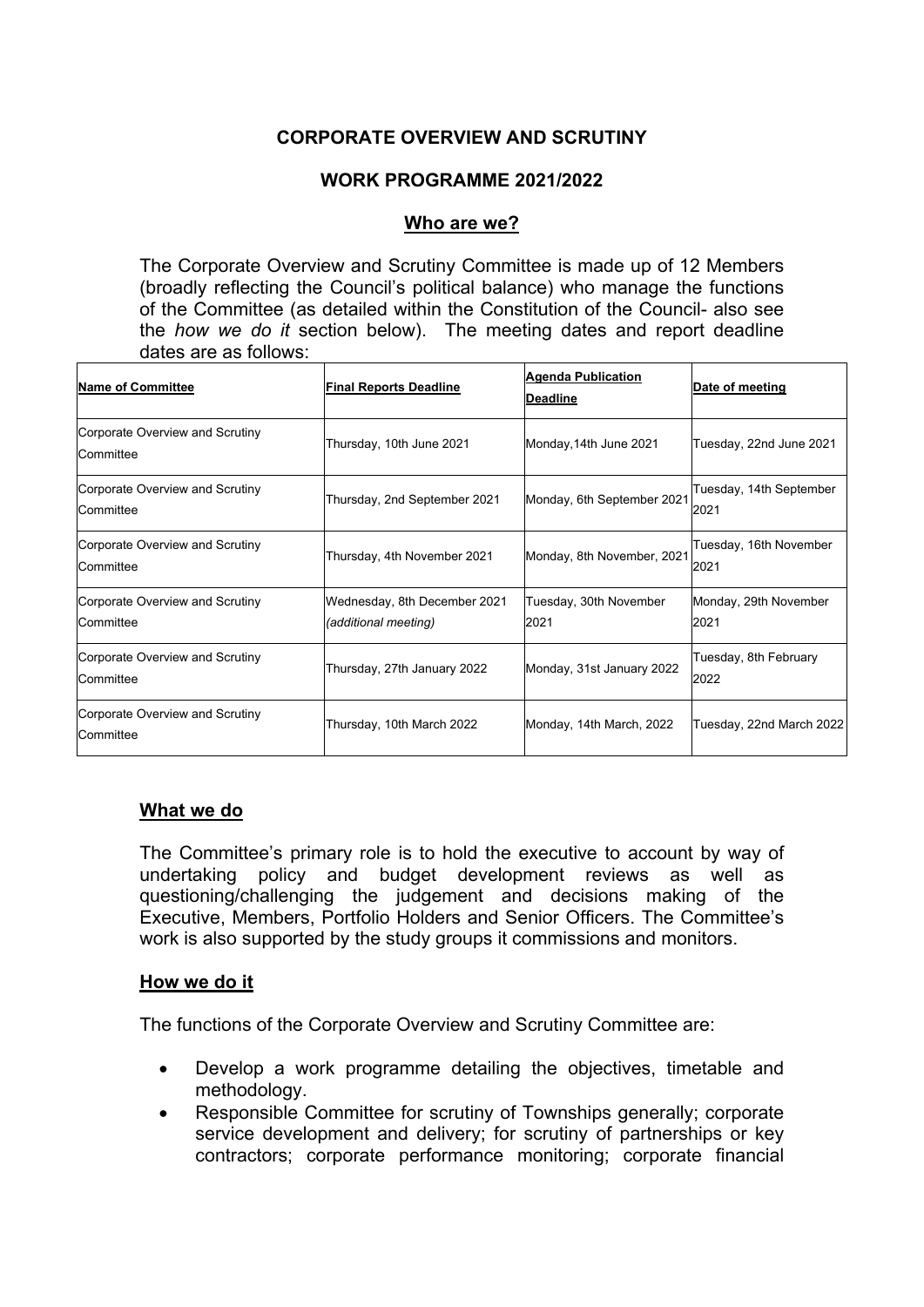monitoring and the annual budget development consultation, and for overview of the respective Portfolio Holders and Directors.

- Respond to consultation by Cabinet on relevant policy development and the annual budget proposals.
- Scrutinise the in-year performance of Council Services and other appropriate bodies, in accordance with the Council's Performance Management Framework and against approved Directorate Plans, where appropriate.
- Scrutinise in-year budget performance.
- Instigate the appropriate action in response to adverse service performance.
- Scrutinise inspection reports and associated action plans produced by external agencies (where appropriate to this Committee).
- Review and scrutinise executive decisions in accordance with the Council's Constitution, which have been called-in by Members of the Council.
- Receive reports, where appropriate, from the Council's representatives on outside bodies, and to direct representatives to report to the Council, where appropriate.
- Commission, scope and oversee studies and reviews relating to Council Services and issues directly affecting the Borough and, where appropriate, to make recommendations to the Cabinet arising from such studies and reviews.
- Consider Annual Service Plans in line with Council Policy (Part 4E Constitution of the Council).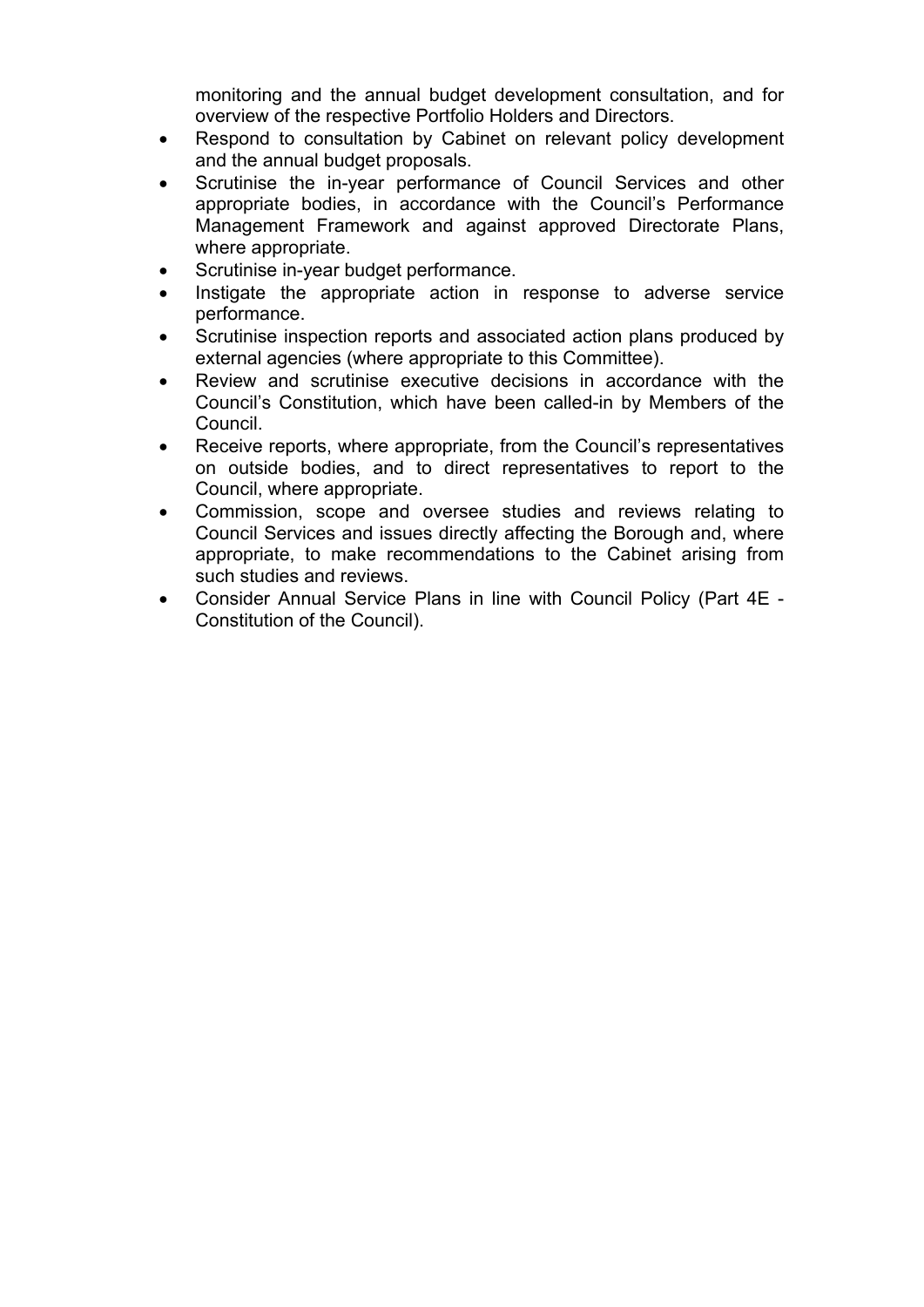## **CORPORATE OVERVIEW AND SCRUTINY COMMITTEE – MEETINGS IN 2021/2022**

# **22nd June 2021**

| <b>Work Programme</b>                               | To consider the Committee's Work<br>Programme |
|-----------------------------------------------------|-----------------------------------------------|
| Call-in/Member items/other referrals                |                                               |
| Directorate Plan Updates (4th Quarter<br>2020/2021) | Performance management and<br>monitoring      |
| • Resources Directorate                             |                                               |
| • Neighbourhoods (Corporate                         |                                               |
| Services) Directorate                               |                                               |
| Delegated Approvals - Summary<br>Report 2020/21     |                                               |
| Final Outturn Report 2020/2021                      |                                               |
| Presentation - Libraries Strategy                   |                                               |
| <b>Presentation – Contact Centre</b>                |                                               |

## **12th July 2021 (Informal Meeting)**

| Property Investments - Performance | Financial scrutiny of the activities |
|------------------------------------|--------------------------------------|
| $^{\circ}$ and Risk -              | of the Property Growth Fund Sub-     |
|                                    | l Committee                          |

# **14th September 2020**

| <b>Work Programme</b>                     | To note the Committee's Work<br>Programme |
|-------------------------------------------|-------------------------------------------|
| Call-in of a Pennines Township            |                                           |
| Committee decision                        |                                           |
| Directorate Plans 2021/2022 - 1st         |                                           |
| Quarter - Resources and                   |                                           |
| Neighbourhoods Directorates               |                                           |
| Corporate Complaints - Update             | <b>Financial scrutiny</b>                 |
| <b>Comprehensive Financial Update</b>     | <b>Financial scrutiny</b>                 |
| <b>Draft Communications Plan/Strategy</b> | Presentation                              |
| Council Tax Discount for care leavers     | Scrutiny of proposals                     |
| Budget 2022/23 to 2024/25 - Guidelines,   | Scrutiny of proposals                     |
| Timetable and Budget Update               |                                           |

# **16th November 2020**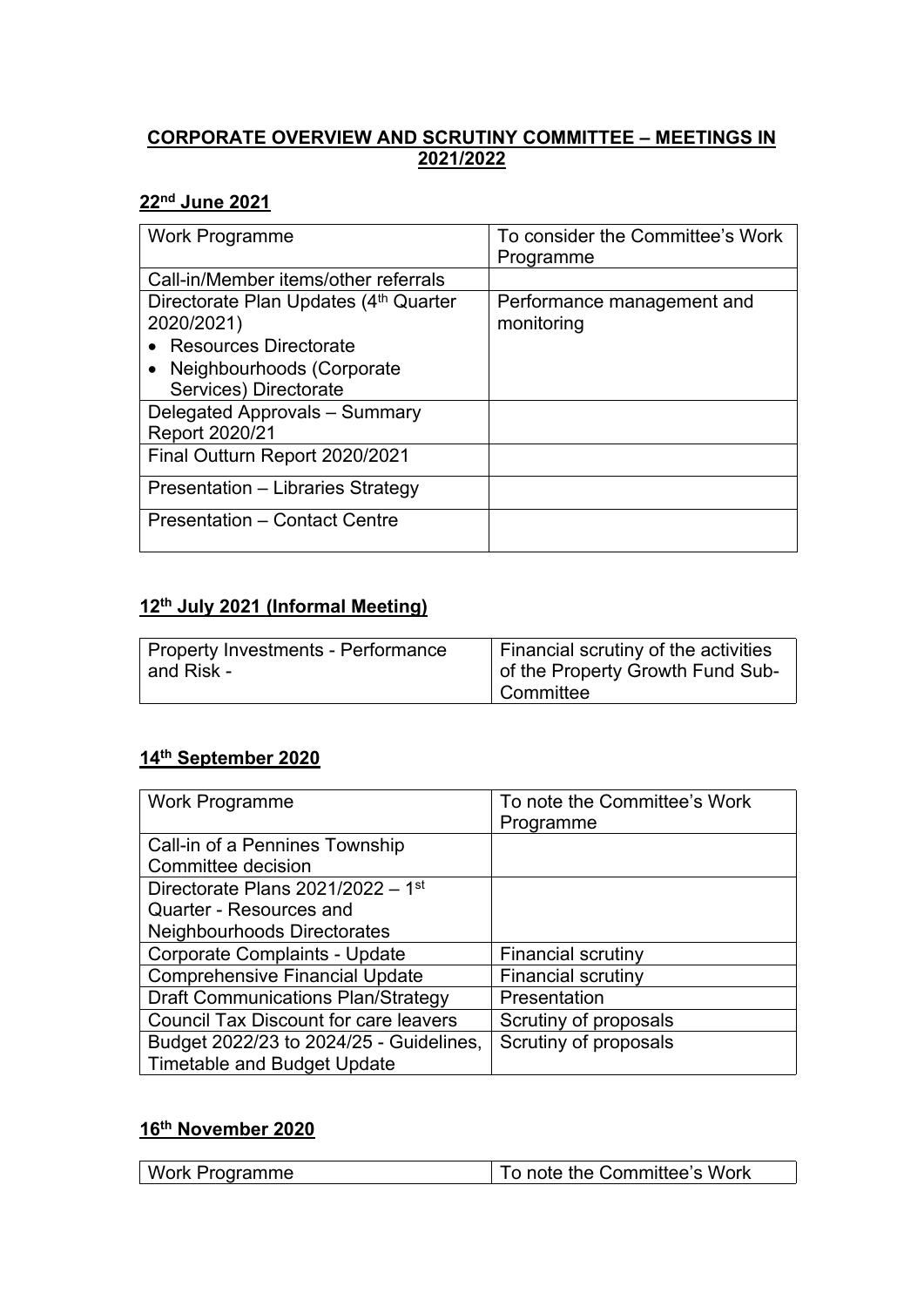|                                                                                                                   | Programme                                |
|-------------------------------------------------------------------------------------------------------------------|------------------------------------------|
| Call-in/Member items/other referrals                                                                              |                                          |
| Local Government Ombudsman:<br>Annual Review 2020/2021                                                            | Performance monitoring and<br>management |
| Insurance Claims Report (including vfm<br>presentation from the Council's<br>insurance brokerage representatives) | <b>Financial scrutiny</b>                |
| Digital Strategy (presentation)                                                                                   | Scrutiny of proposals                    |
| Directorate Plan Updates (2 <sup>nd</sup> Quarter<br>2021/2022)                                                   | Performance monitoring and<br>management |
| <b>Resources Directorate</b><br>Neighbourhoods (Corporate<br>$\bullet$<br>Services) Directorate                   |                                          |

### **8 th December 2021 (additional meeting)**

| <b>Work Programme</b>                   | To note the Committee's Work<br>Programme |
|-----------------------------------------|-------------------------------------------|
| Call-in/Member items/other referrals    |                                           |
| Intelligent Automation - a presentation | Scrutiny of proposals                     |
| by Finance Service                      |                                           |
| 2022/23 Council Tax Tax-base            | Scrutiny of proposals                     |
| 2022/23 Setting the Business Rate       | Scrutiny of proposals                     |
| 2022/23 Budgetary proposals             | Budget development and scrutiny           |
| Comprehensive Financial Update -        | <b>Financial scrutiny</b>                 |
| Presentation - including Revenue        |                                           |
| <b>Budget and Capital Programme</b>     |                                           |
| proposals                               |                                           |
| Savings Proposals 2022/23               | <b>Financial scrutiny</b>                 |